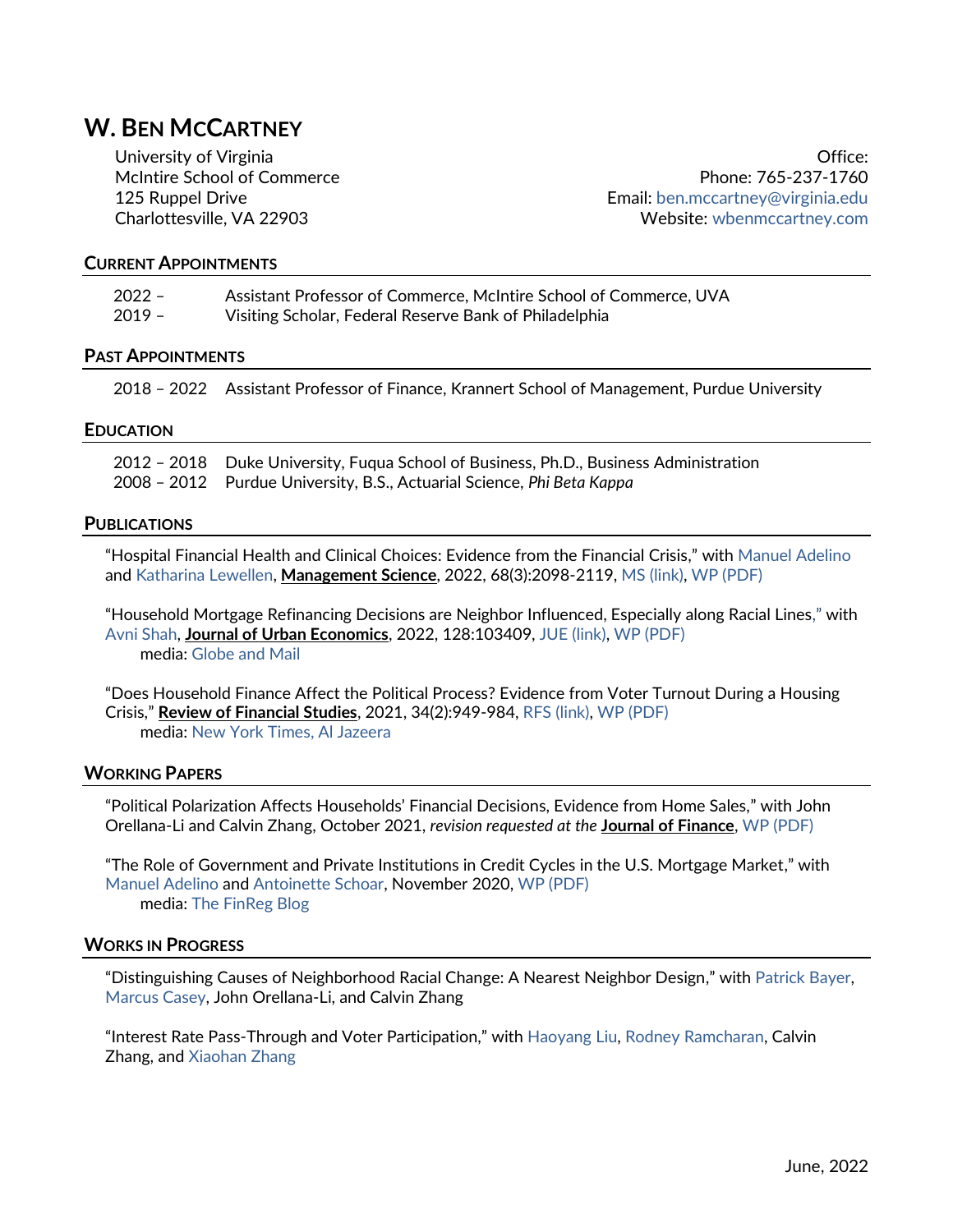# **INVITED AND CONFERENCE PRESENTATIONS**

\* : Conference presentation by co-author; includes scheduled; listed chronologically within year

| 2023 | American Real Estate and Urban Economics Association Annual Conference                                                                                                                                                                                                                                                                                                                                                                                                                                                                                                     |
|------|----------------------------------------------------------------------------------------------------------------------------------------------------------------------------------------------------------------------------------------------------------------------------------------------------------------------------------------------------------------------------------------------------------------------------------------------------------------------------------------------------------------------------------------------------------------------------|
| 2022 | University of Virginia (McIntire)<br>Purdue Political Science Research Workshop<br>Midwest Finance Association Annual Meeting*<br>Junior Household Finance Seminar<br>National Bureau of Economic Research Summer Institute - Real Estate/Urban Economics                                                                                                                                                                                                                                                                                                                  |
| 2021 | American Real Estate and Urban Economics Association Annual Conference<br><b>American Finance Association Annual Meeting</b><br><b>Ball State University (Miller)</b><br>Baruch College (Newman)<br>Urban Economics Association North American Meeting<br>American Real Estate and Urban Economics Association Virtual Seminar                                                                                                                                                                                                                                             |
| 2020 | <b>Finance in the Cloud I</b><br><b>SFS Cavalcade North America</b><br>National Bureau of Economic Research Summer Institute - Corporate Finance<br>Midwest Finance Association Annual Meeting*<br>Association for Consumer Research Conference <sup>*</sup><br>Virtual Meeting of the Urban Economics Association<br>Junior Household Finance Seminar                                                                                                                                                                                                                     |
| 2019 | European Financial Management Association Annual Meeting<br><b>Wabash River Finance Conference</b><br>Federal Reserve Bank of Philadelphia                                                                                                                                                                                                                                                                                                                                                                                                                                 |
| 2018 | <b>Rice University (Jones)</b><br>Syracuse University (Whitman)<br>College of William & Mary (Mason)<br>Baruch College (Newman)<br>Federal Reserve Board<br>Federal Reserve Bank of Philadelphia<br>Purdue University (Krannert)<br>Indiana University (Kelley)<br>NYU Conference on Household Finance<br><b>Wabash River Finance Conference</b>                                                                                                                                                                                                                           |
| 2017 | American Finance Association Annual Meeting <sup>*</sup><br>American Finance Association Annual Meeting PhD Poster Session<br>University of Toronto Urban Economics Reading Group<br>Cornell Biennial Household and Behavioral Finance Symposium PhD Presentation<br>Early-Career Behavioral Economics Conference <sup>*</sup><br>Financial Management Association Annual Meeting Doctoral Consortium<br><b>Auburn University (Harbert)</b><br>Duke Political Science Graduate Student Colloquium<br>Atlanta Fed / Georgia State University Real Estate Finance Conference |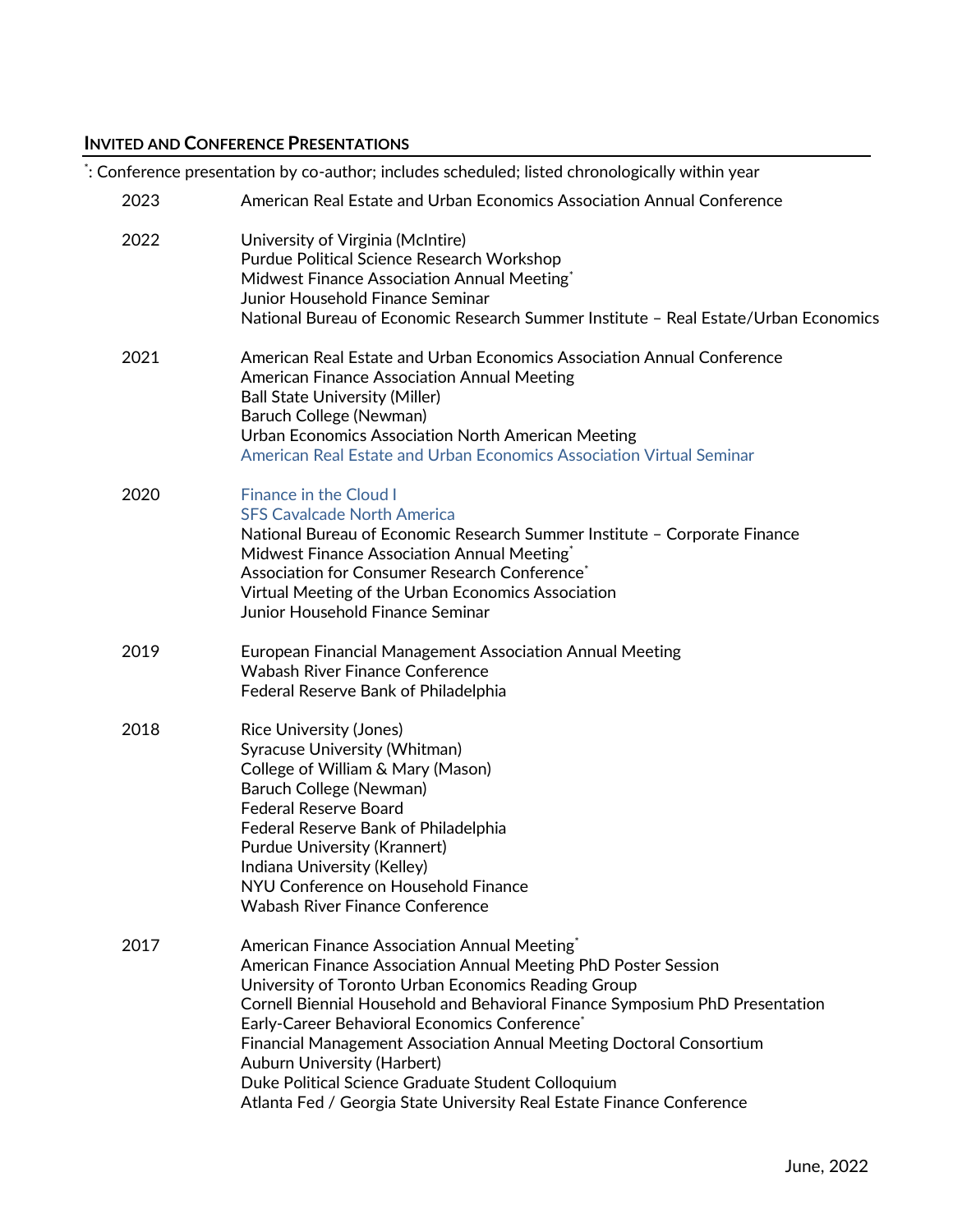# 2016 Consumer Financial Protection Bureau Research Conference

## **INVITED DISCUSSIONS**

"Confederate Memorials and the Housing Market." T. Clifton Green, Russell Jame, Jaemin Lee, and Jaeyeon Lee. *AFA*. January 2023.

"Partisan Entrepreneurship." Joseph Engelberg, Jorge Guzman, Runjing Lu, and William Mullins. *Colorado Finance Summit*. December 2021.

"Neighbors, Test Scores, and Careers." Sofoklis Goulas, Rigissa Megalokonomou, and Yi Zhang. *UEA*. October 2021.

"Voting with their Sandals: Partisan Residential Sorting on Climate Change Risk." Asaf Bernstein, Stephen B. Billings, Matthew Gustafson, and Ryan Lewis. *WFA*. June 2021.

"Mortgage Servicer's Sensitivity to Foreclosure Spillover." Mark Thibodeau. *AREUEA National Conference*. June 2021.

"Personal Wealth and Self-Employment." J. Anthony Cookson, Aymeric Bellon, Erik Gilje, and Rawley Heimer. *MFA*. August 2020.

"Tracing the Source of Liquidity for Distressed Housing Markets." Rohan Ganduri, Steven Chong Xiao, and Serena Wenjing Xiao. *AREUEA-ASSA.* January 2020.

"Cross-Border Mergers and Acquisitions and Corporate Social Responsibility." Zhe Li, Ping Wang, and Jing-Ming Kuo. *EFMA*. June 2019.

"The Local Effects of Foreclosures." Christos A. Makridis and Michael Ohlrogge. *FIRS*. May 2019.

"Bank Size and Household Financial Sentiment: Surprising Evidence from the University of Michigan Surveys of Consumers." Allen N. Berger, Felix Irresberger, and Raluca Roman. *Chicago Financial Institutions Conference.* March 2017.

#### **MEDIA MENTIONS**

"[The role of government and private institution in credit cycles in the U.S. mortgage market,](https://sites.law.duke.edu/thefinregblog/2020/12/28/the-role-of-government-and-private-institutions-in-credit-cycles-in-the-u-s-mortgage-market/)" *The FinReg Blog,* December 28, 2020.

"[US elections: How do depression, anxiety, influence voter turnout?](https://www.aljazeera.com/economy/2020/10/9/us-elections-how-do-depression-anxiety-influence-voter-turnout)" Lauren-Whitney Gottbarth, *Al Jazeera,* October 9, 2020.

"[Record-low interest rates have sparked a refinancing free-for-all,](https://www.ibj.com/articles/record-low-rates-spark-refinancing-free-for-all)" Susan Orr, *Indianapolis Business Journal,* May 15, 2020.

"[Trump has a gut feeling about what Covid-19 means for 2020,](https://www.nytimes.com/2020/04/15/opinion/coronavirus-trump-election.html)" Thomas B. Edsall, *New York Times,* April 15, 2020.

"[How to create an income stream with real estate crowdfunding,](https://investorplace.com/how-to-create-an-income-stream-real-estate-crowdfunding-privinv/)" Will Ashworth, *InvestorPlace,* March 31, 2020.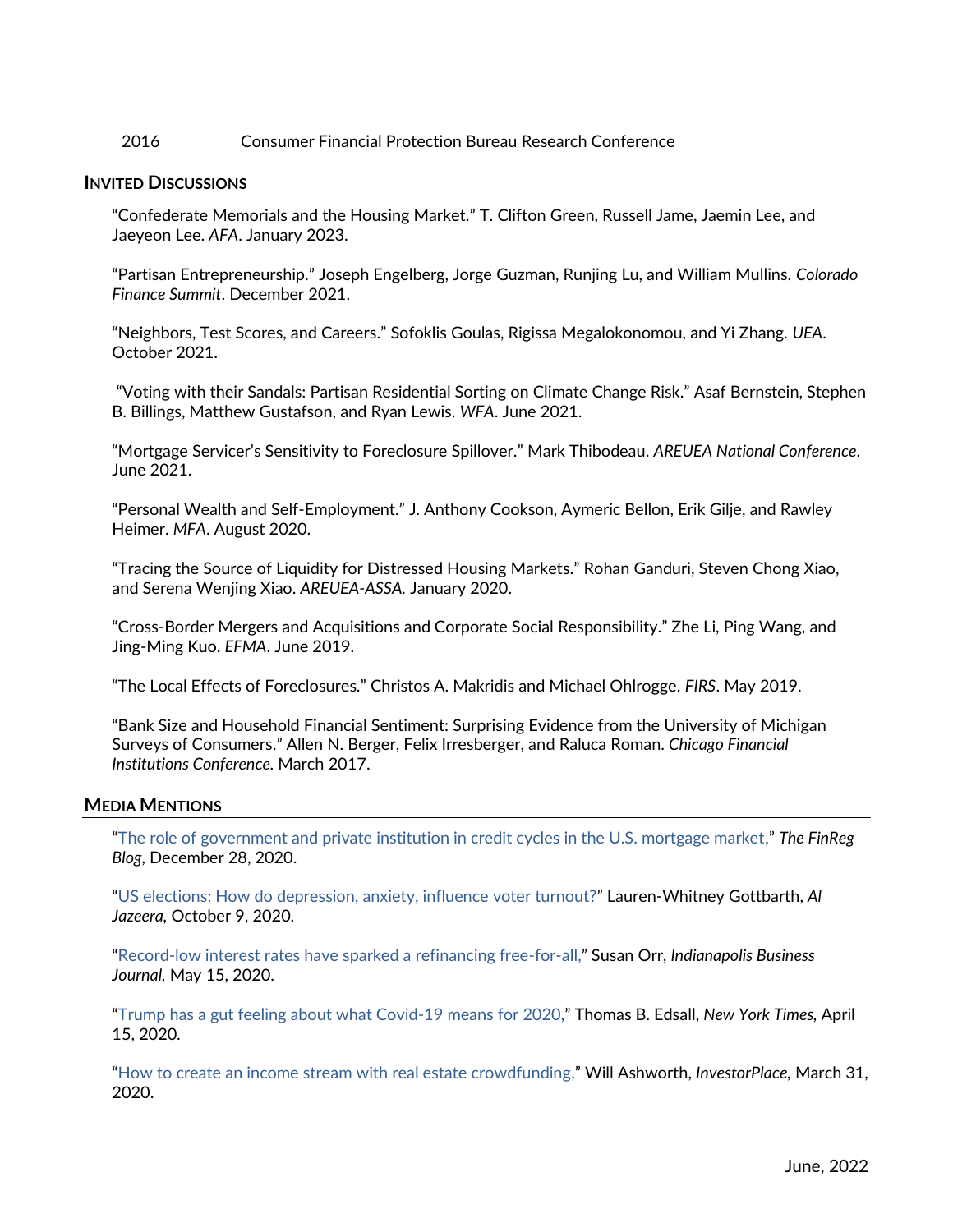"[Want to save money on your mortgage? Have drinks with your neighbors,](https://www.theglobeandmail.com/investing/personal-finance/household-finances/article-being-neighbourly-might-save-you-some-money-on-your-mortgage/)" Preet Banerjee, *The Globe and Mail,* April 8, 2019.

#### **TEACHING**

*UVA – Graduate* GCOM 7060 – Financial Management

*Purdue – Undergraduate*  MGMT 310 – Financial Management – [2019 \(PDF\),](https://wbenmccartney.files.wordpress.com/2021/05/mgmt310_syllabus_2019spr_03_04_05.pdf) [2020 \(PDF\),](https://wbenmccartney.files.wordpress.com/2021/05/mgmt310_syllabus_2020spr_03_04.pdf) [2021 \(PDF\),](https://wbenmccartney.files.wordpress.com/2021/05/mgmt310_syllabus_2021spr_01_02.pdf) [2022 \(PDF\)](https://wbenmccartney.files.wordpress.com/2022/03/mgmt310_syllabus_2022spr_01_02.pdf)

*Purdue – PhD*  MGMT 619 – Household Finance – [2020](https://wbenmccartney.files.wordpress.com/2021/05/mgmt619_hf_mccartney_syllabus.pdf) (PDF), [2022 \(PDF\)](https://wbenmccartney.files.wordpress.com/2022/03/mgmt619_hf_mccartney_syllabus.pdf)

#### **PROFESSIONAL ACTIVITIES**

*Ad Hoc Journal Refereeing*

Journal of Banking and Finance (2x) Journal of Financial and Quantitative Analysis (2x) Journal of Finance (1x) Review of Financial Studies (9x)

*Conference Organization*

2022 – Session Chair – Midwest Finance Association – Household Finance 2021 – Organizing Committee – Celebrating 60 Years of Doctoral Education in Finance at Krannert

*Professional Memberships*

American Economic Association, American Finance Association, American Real Estate and Urban Economics Association, Western Finance Association

#### **SERVICE AND COMMITTEES**

*Faculty Service, Purdue University* 

| 2021 - 2022: Real Estate Program Advisory Committee<br><b>Real Estate Faculty Recruiting Committee</b><br><b>Finance Faculty Recruiting Committee</b><br><b>Finance Area Budget Committee</b><br>Spring Finance Seminar Organizer |
|-----------------------------------------------------------------------------------------------------------------------------------------------------------------------------------------------------------------------------------|
| 2020 - 2021: Krannert Undergraduate Committee<br><b>Finance Faculty Recruiting Committee</b><br><b>Krannert Faculty Data Committee</b>                                                                                            |
| 2019 - 2020: BSIM 2.0 (IBE) Faculty Curriculum Committee<br>Krannert Undergraduate Committee<br><b>Finance PhD Admissions Committee</b><br>Spring Finance Seminar Organizer                                                       |

2018 – 2019: Finance Faculty Recruiting Committee Finance PhD Admissions Committee